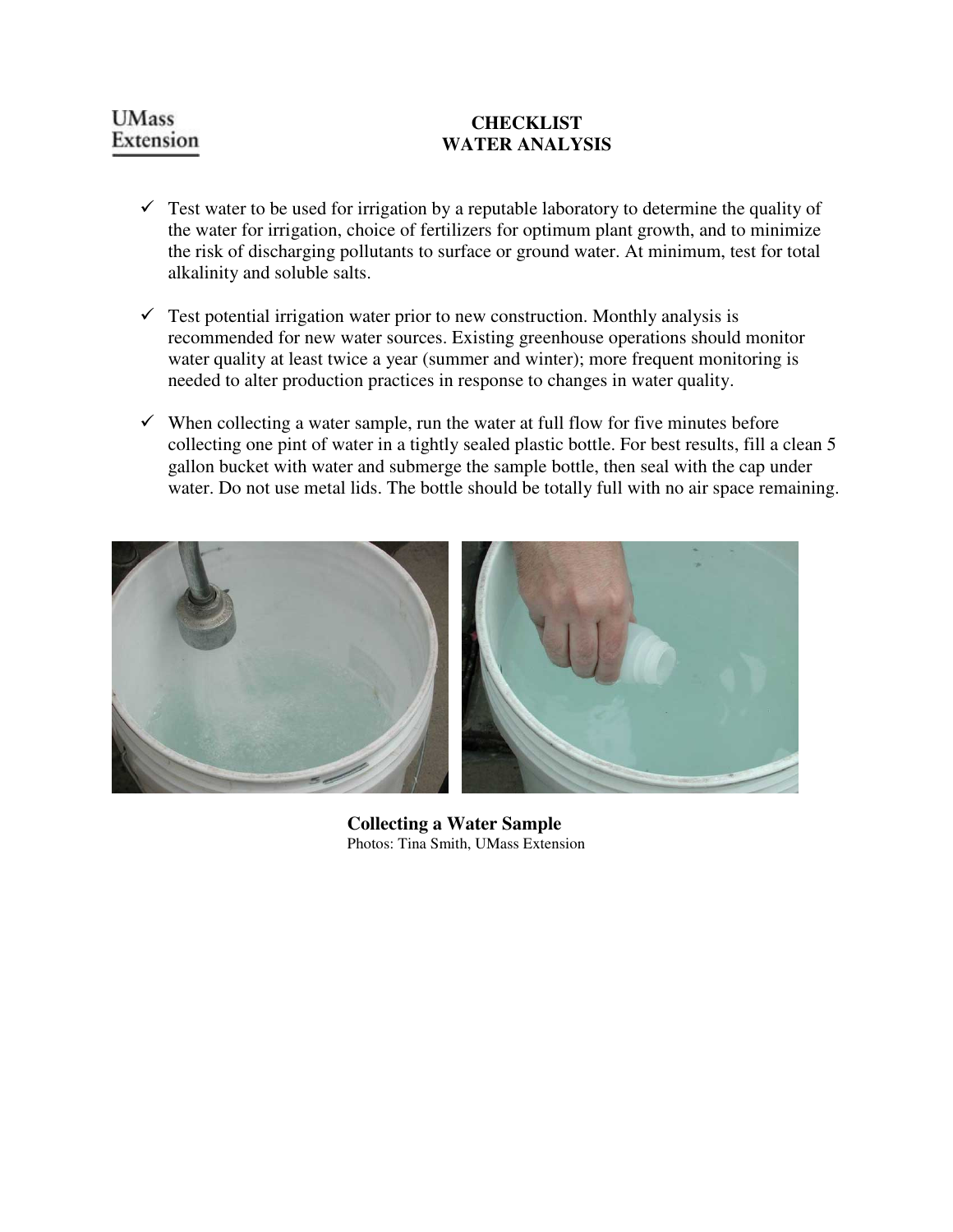# **WATER ANALYSIS**

Many factors taken together determine the quality of water for irrigation of plants. The chemical constituents of irrigation water can affect plant growth directly through toxicity or deficiency, or indirectly by altering plant availability of nutrients.

## **Water Analysis**

*Once the source of water is identified, water to be used for irrigation should be tested by a reputable laboratory to determine the quality of the water to be used for irrigation, to aid in the choice of fertilizers for optimum plant growth, and to minimize the risk of discharging pollutants to surface or ground water.* 

Prior to new construction, potential irrigation water should be tested. Monthly analysis is recommended for new water sources. Existing greenhouse operations should monitor water quality at least twice a year (summer and winter); more frequent monitoring is needed to alter production practices in response to changes in water quality.

# **Collecting a Water Sample**

When collecting a water sample, run the water at full flow for five minutes before collecting one pint of water in a tightly sealed plastic bottle. For best results, fill a clean 5 gallon bucket with water and submerge the sample bottle, then seal with the cap under water. Do not use metal lids. The bottle should be totally full with no air space remaining.

### **Testing by Laboratories**

Analysis for inorganic elements should include electrical conductivity (soluble salts), pH, alkalinity, nitrate nitrogen, ammonium nitrogen, calcium, magnesium, sodium, potassium, phosphorus, zinc, copper and aluminum.

Testing water for pesticides, herbicides or fuel oil is very expensive, particularly if the contaminant is unknown.

Analysis for biological or disease organisms is not generally recommended since many plant pathogens are always present in water at some level.

A list of commercial greenhouse water testing laboratories is available under "Resources" at the end of the document.

### **On-Site Water Testing**

Electrical conductivity and pH are two characteristics of water quality that can be tested periodically at the growing facility. This helps the grower get an indication of the consistency of the water supply and check the results of treatments to reduce pH or soluble salts. pH meters range from inexpensive pen types to more sophisticated units. It is recommended to purchase one that can be calibrated using calibration solutions. This ensures that the meter is giving correct readings. Electrical conductivity meters are generally more expensive than pH meters. However, they are very useful for testing water quality and media fertilizer levels during crop growth.